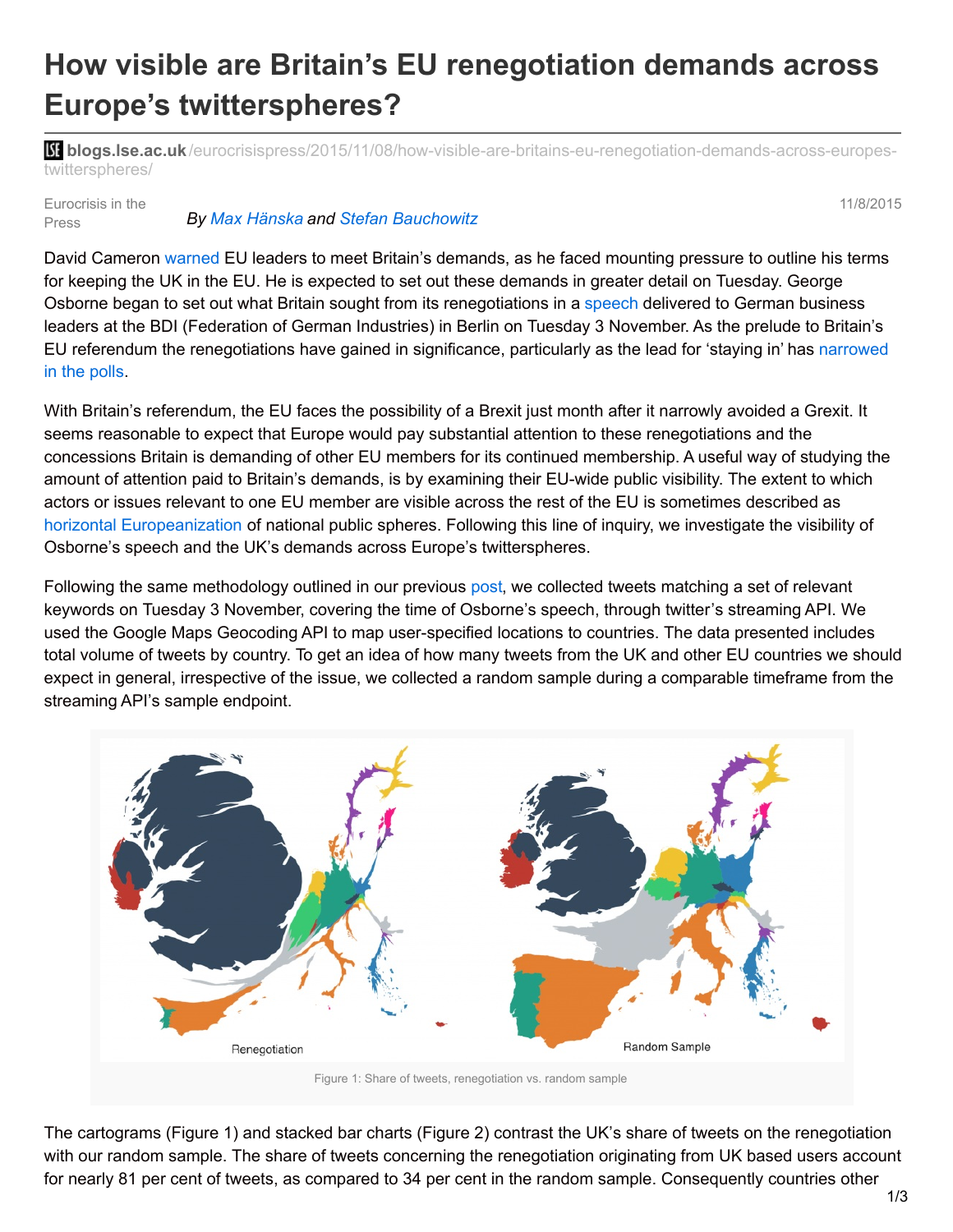than the UK have a lower share of renegotiation tweets compared with our random sample. This could be interpreted as reduced visibility of UK demands across European twitterspheres, though it is not necessarily an indicator of reduced visibility. This shift in share of total tweets could be driven by an increase in the amount of UK tweets rather than a reduction in tweets originating elsewhere in Europe (perhaps unsurprising given that the topic is intrinsically related to Britain).



What is notable, however, is the change in relative visibility elsewhere in the EU. Europeanization is, after all, concerned with the extent to which an issue of significant importance to on EU country (Britain's renegotiation with the EU) is visible in other EU countries. The bump chart (Figure 3) excludes UK tweets to trace how the share of tweets originating in other EU countries shift when comparing the renegotiation and random sample. Given that the renegotiations concern the whole of the EU (e.g. they concern demands Britain is making of other EU countries) we may expect more or less uniform visibility of Britain's demands: that is, we would expect shares of renegotiation tweets to be similar to shares of tweets in the random sample (e.g. if there is a shift in share size this would indicate a lower or higher than expected visibility). Figure 3 illustrates that visibility (understood as share of tweets) is increased in Germany and Belgium (perhaps unsurprising given that Osborne's speech was held in Germany, and that EU policy making is concentrated in Brussels), is roughly stable in Spain, Ireland and the Netherlands, and is reduced in France and other EU twitterspheres (possibly indicating a lack of interest in the British renegotiations).

Therefore, the overall picture on the visibility of Britain's renegotiation presently remains somewhat ambiguous. While the UK's share of total tweets indicates that visibility elsewhere in Europe is possibly lower than one may expect, the bump chart suggests that the renegotiations may not be quite as invisible in other European twitterspheres after all (though it does indicate reduced visibility in the French and other twitterspheres).